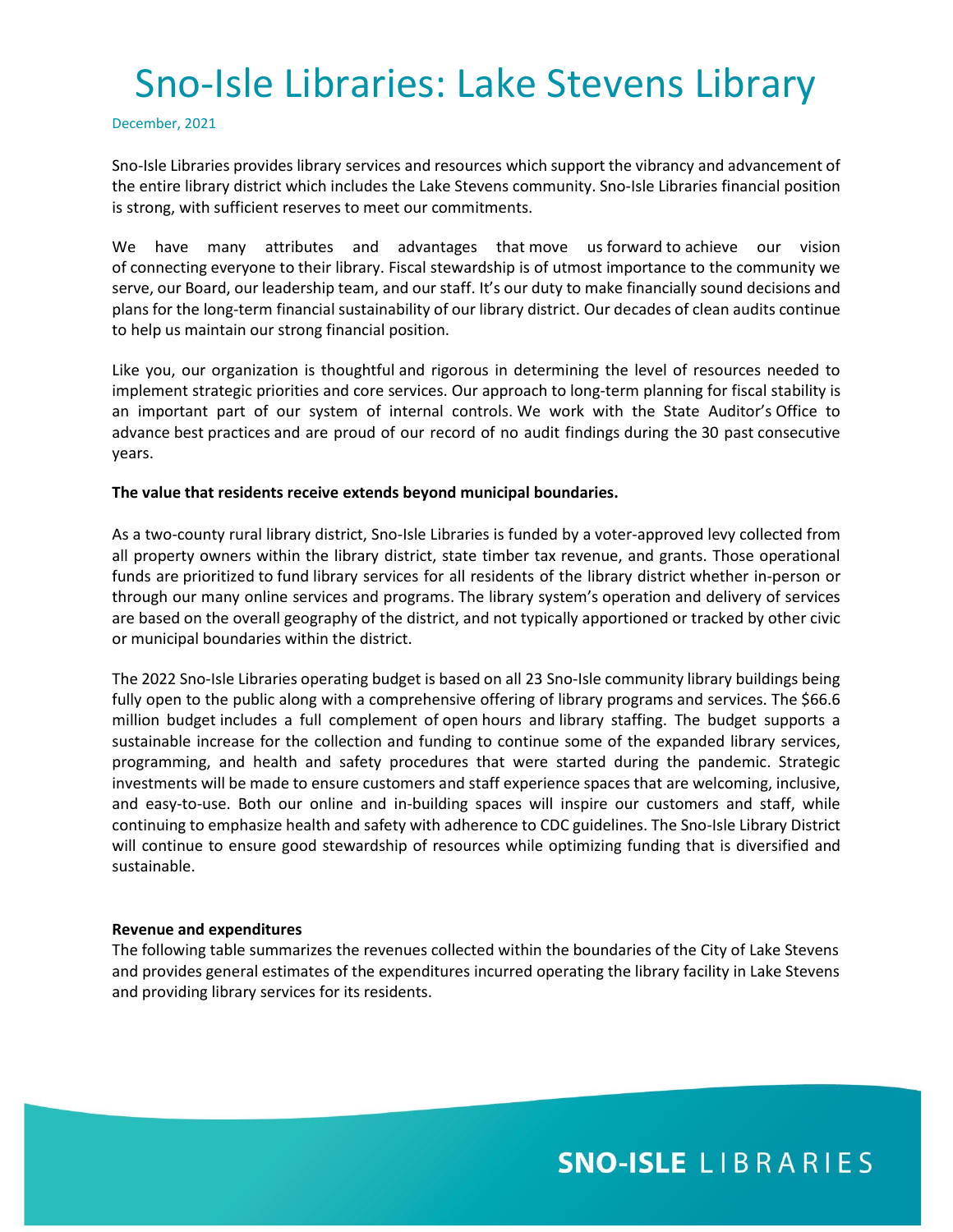December, 2021

An important value element to account for is that there are many services that are always available to all members of the community – the library collection, website, eBooks and eAudio, Homework Help, online programming and other online resources.

Another significant part of library district operations support customer service across the district. These include facility and technology maintenance, technology infrastructure, library collection circulation and delivery systems, and mobile services. We are also able to calculate the general cost of locally located services –the expenditures that keep the services available and library open at the location in Lake Stevens.

This summary represents the cost of locally located services, a distributed proportion of the customer service support costs, and the full cost of the services that are all always available to all residents of Lake Stevens:

| <b>Lake Stevens</b><br>Library - Statement (Projected)<br>of Revenue and<br><b>Expenses</b> | 2021                                                            | 2020                                                                                                          | 2019      | 2018      | 2017      | <b>Notes</b>                                                                                                                                           |
|---------------------------------------------------------------------------------------------|-----------------------------------------------------------------|---------------------------------------------------------------------------------------------------------------|-----------|-----------|-----------|--------------------------------------------------------------------------------------------------------------------------------------------------------|
| <b>Revenue</b>                                                                              |                                                                 |                                                                                                               |           |           |           |                                                                                                                                                        |
| <b>Property Tax</b>                                                                         | 2,253,000                                                       | 2,123,000                                                                                                     | 2,040,000 | 1,437,000 | 1,381,000 | City of Lake Stevens<br>Assessed Value * SIL<br>Levy Rate                                                                                              |
| <b>Expenditures</b>                                                                         |                                                                 |                                                                                                               |           |           |           |                                                                                                                                                        |
| Locally located<br>services                                                                 | (988,000)                                                       | (660,000)                                                                                                     | (658,000) | (677,000) | (662,000) | Staff, programs for all<br>ages, maintenance, cont<br>ract services                                                                                    |
| <b>Customer service</b><br>support                                                          | (738,000)                                                       | (753,000)                                                                                                     | (676,000) | (648,000) | (605,000) | System resources that<br>support delivery of<br>services                                                                                               |
| Always available<br>services                                                                |                                                                 | (6,964,000)  (7,809,000)  (7,335,000) (6,801,000) (6,309,000)                                                 |           |           |           | Library collection,<br>eBooks and eAudio,<br>Homework Help, online<br>resources including<br>programs, Ask-A-<br>Librarian, the website<br>and catalog |
|                                                                                             |                                                                 |                                                                                                               |           |           |           |                                                                                                                                                        |
| <b>Total Expenditures</b>                                                                   | $ (8,690,000) (9,222,000) (8,669,000) (8,126,000) (7,576,000) $ |                                                                                                               |           |           |           |                                                                                                                                                        |
|                                                                                             |                                                                 | $\left (6{,}437{,}000)\left (7{,}099{,}000)\left (6{,}629{,}000)\right (6{,}689{,}000)\right (6{,}195{,}000)$ |           |           |           |                                                                                                                                                        |

## **SNO-ISLE LIBRARIES**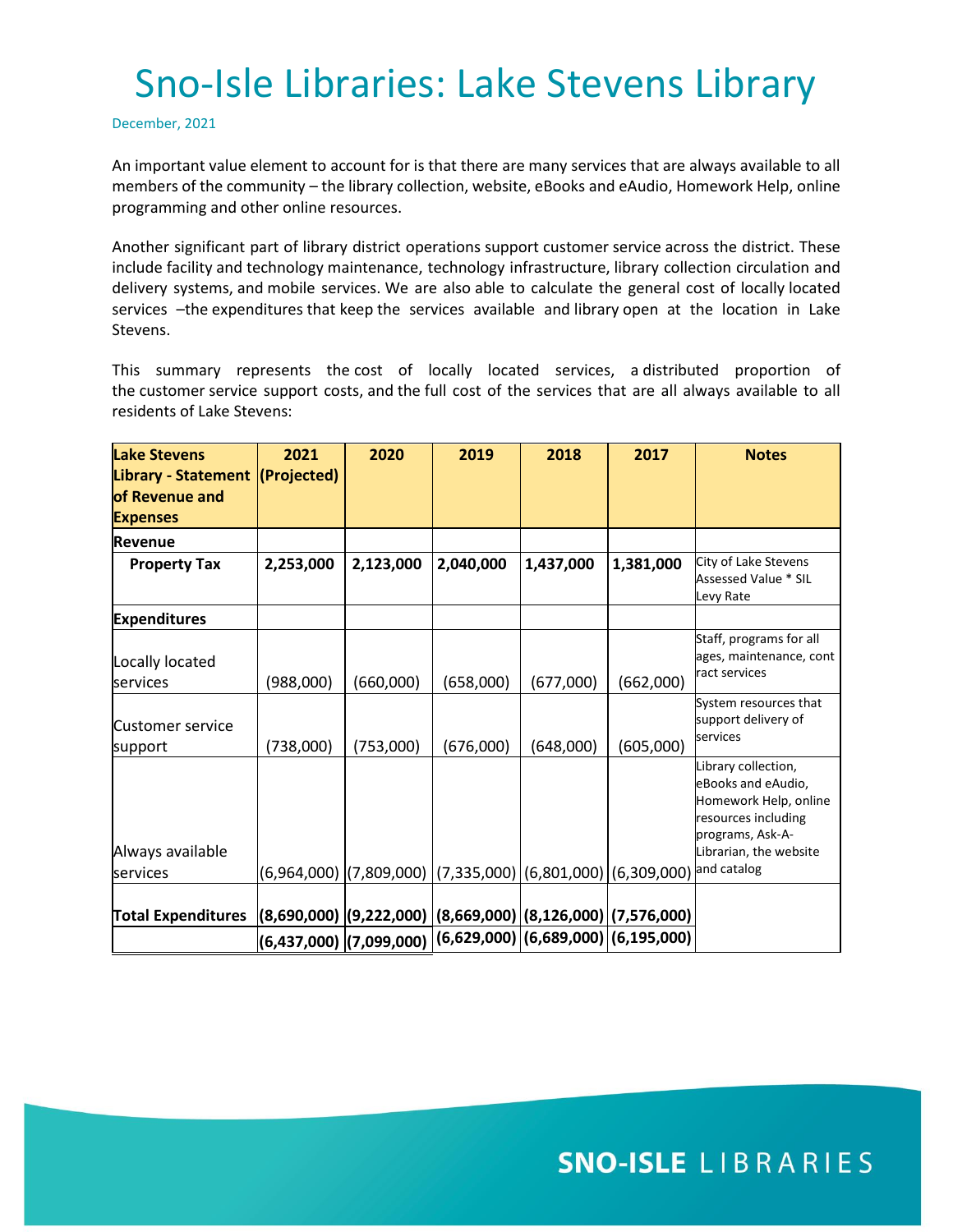December, 2021

#### **Notes:**

1. **Some services costs in 2020 were impacted by Governor Jay Inslee's declaration of emergency (via proclamation 20-05 issued on February 29, 2020), as well as public health agency and government mandated restrictions on in-person services.**

2. **Some services costs in 2021 were impacted by reduced operations at a pop-up location after demolition of the old library.**

3. **The 2021 locally located services costs include \$320,000 towards tenant improvements to the city-owned building on Grade Road for the new temporary library.**

4. **In 2021, Sno-Isle Libraries secured \$3.1M from the State Legislature towards construction of a new public library in Lake Stevens.**

Though dividing the costs of always available services by municipality is not an accurate picture of the value provided by a service district, we want to provide a version that gives some idea. In this table expenditures for always available services are distributed based on the population served in the City of Lake Stevens:

| <b>Lake Stevens</b><br>Library - Statement (Projected)<br>lof Revenue and | 2021        | 2020        | 2019      | 2018                                                   | 2017      | <b>Notes</b>                                                                                           |
|---------------------------------------------------------------------------|-------------|-------------|-----------|--------------------------------------------------------|-----------|--------------------------------------------------------------------------------------------------------|
| <b>Expenses</b>                                                           |             |             |           |                                                        |           |                                                                                                        |
| <b>Revenue</b>                                                            |             |             |           |                                                        |           |                                                                                                        |
| <b>Property Tax</b>                                                       | 2,253,000   | 2,123,000   | 2,040,000 | 1,437,000                                              | 1,381,000 | City of Lake Stevens<br>Assessed Value * SIL<br>Levy Rate                                              |
| <b>Expenditures</b>                                                       |             |             |           |                                                        |           |                                                                                                        |
|                                                                           |             |             |           |                                                        |           | Staff, programs for all<br>ages, maintenance,<br>contract services                                     |
| Locally located<br>lservices                                              | (988,000)   | (660,000)   | (658,000) | (677,000)                                              | (662,000) |                                                                                                        |
| Customer service                                                          |             |             |           |                                                        |           | System resources that<br>support delivery of<br>services                                               |
| support                                                                   | (738,000)   | (753,000)   | (676,000) | (648,000)                                              | (605,000) |                                                                                                        |
|                                                                           |             |             |           |                                                        |           | Library collection,<br>eBooks and eAudio,<br>Homework Help, online<br>resources including<br>programs, |
| Always available                                                          |             |             |           |                                                        |           | Ask-A-Librarian,<br>the website and catalog                                                            |
| services (per capita)                                                     | (300,000)   | (336,000)   | (315,000) | (292,000)<br>$(1,649,000)$ $(1,617,000)$ $(1,538,000)$ | (271,000) |                                                                                                        |
| <b>Total Expenditures</b>                                                 | (2,026,000) | (1,749,000) |           |                                                        |           |                                                                                                        |
|                                                                           | (227,000)   | (374,000)   | (391,000) | 180,000                                                | 157,000   |                                                                                                        |

### **SNO-ISLE LIBRARIES**